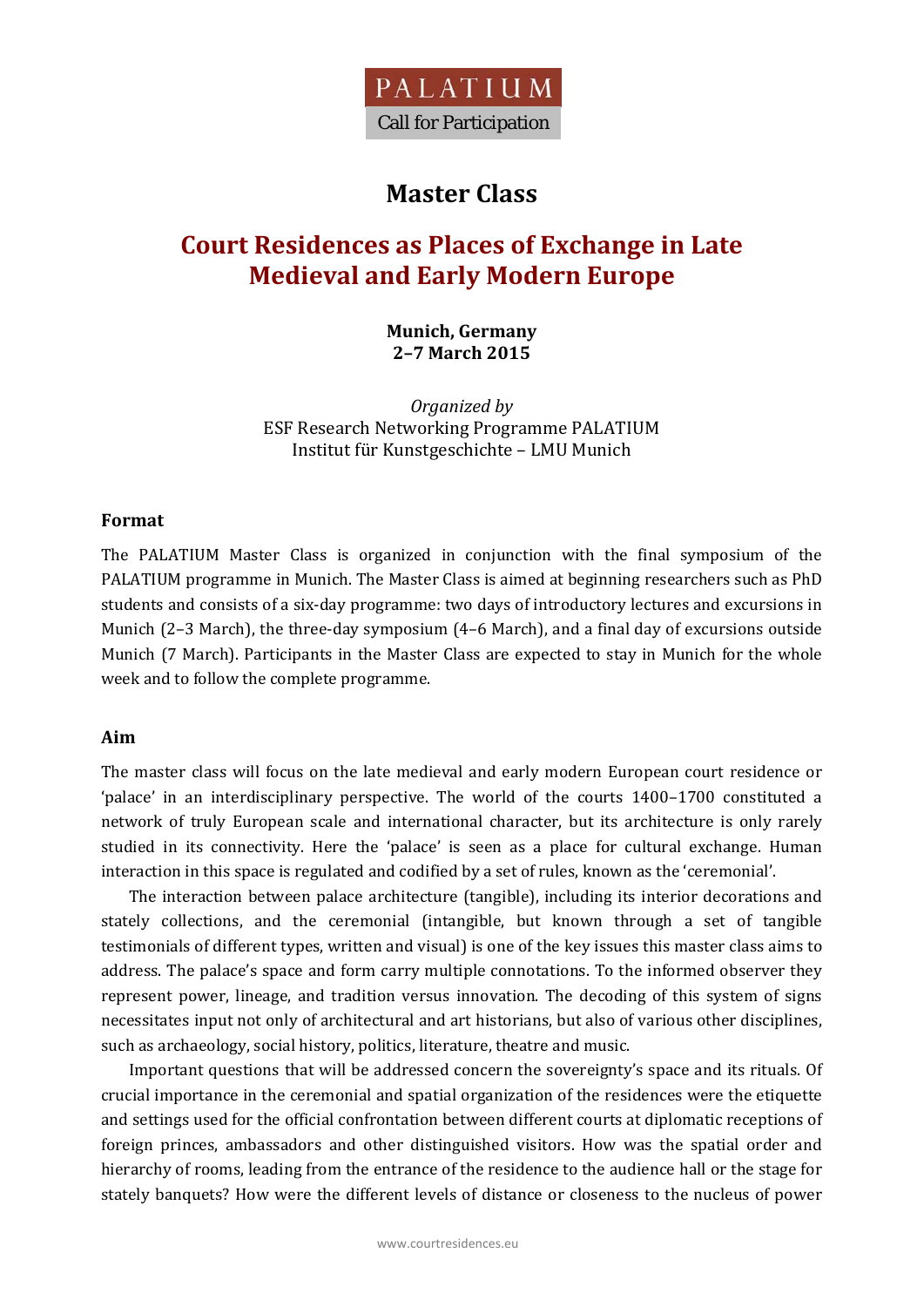visually expressed? What was the relationship between the state rooms and the private sections of the residence?

The iconography of the residence's exterior and interiors will also be discussed, especially the display of lineage, kinship, and tradition. Claims of age-old and noble origin were of vital symbolic and identity-creating value for several European courts, regardless of political status and size. Were particular iconographic meanings expressed in relation to specific local or regional circumstances? Were the symbolic values displayed only in the more public areas, or were less accessible parts of the residence also the object of significant iconographic programs? Which role had art collections here?

The lectures at the master class will deal with residences all over Europe. The excursions will focus on relevant examples in and around Munich. Like the three PALATIUM summer schools held in Utrecht and Madrid in 2012, 2013 and 2014, the Munich master class aims at stimulating exchanges of knowledge and experience by offering lectures by historians, architectural historians and art historians, and is open to junior researchers (such as Research Master students and PhD students) in these and related disciplines and from all nationalities.

### **Lectures**

Lectures will be given by an international group of experts, including: Krista De Jonge (University of Leuven), Marc Grellert (TU Darmstadt), Mark Hengerer (LMU Munich), Stephan Hoppe (LMU Munich), Pieter Martens (Université catholique de Louvain), Fabian Persson (Linnaeus University), Nuno Senos (Universidade Nova de Lisboa).

#### **Programme Summary**

| Sunday            | 1 March | Arrival of participants                                                                               |
|-------------------|---------|-------------------------------------------------------------------------------------------------------|
| Monday            | 2 March | Lectures                                                                                              |
| Tuesday           | 3 March | Lectures and excursion to Munich Stadtresidenz                                                        |
| Wednesday 4 March |         | Symposium, day 1                                                                                      |
| Thursday          | 5 March | Symposium, day 2                                                                                      |
| Friday            | 6 March | Symposium, day 3                                                                                      |
| Saturday          | 7 March | Excursions to Landshut (Stadtresidenz & Burg Trausnitz) and Neuburg an<br>der Donau (Schloss Neuburg) |
| Sunday            | 8 March | Departure                                                                                             |

For a detailed programme of the symposium, see the PALATIUM website (www.courtresidences.eu).